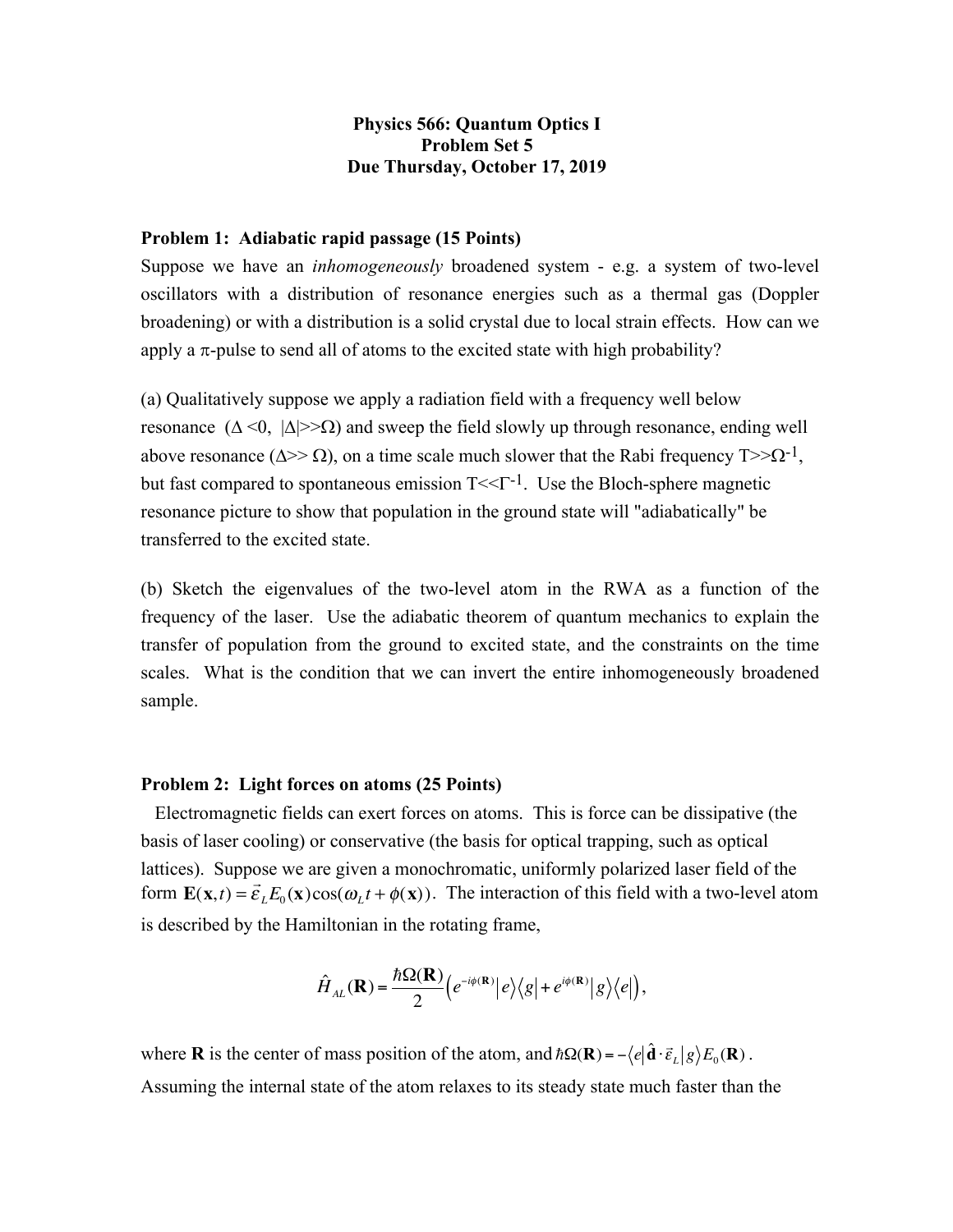atom moves, we can neglect the quantum mechanics of the atom's center of mass and treat its motion as a classical point particle (this is known as the "semiclassical model"). The force on the atom is the defined by the expectation value

$$
\mathbf{F} = -\langle \nabla \hat{H}_{AL}(\mathbf{R}) \rangle = -Tr \left( \nabla \hat{H}_{AL}(\mathbf{R}) \hat{\rho}(t) \right),\,
$$

where  $\hat{\rho}(t)$  is the "internal state" of the atoms according to the optical Bloch equations.

(a) Under these condition show that the mean force on the atom is,  $\mathbf{F} = \mathbf{F}_{diss} + \mathbf{F}_{react}$ , where  $\mathbf{F}_{diss} = -\frac{1}{2}\hbar v(t) \Omega(\mathbf{R}) \nabla \phi(\mathbf{R})$  is the "dissipative force" and  $\mathbf{F}_{react} = -\frac{1}{2}\hbar u(t)\nabla\Omega(\mathbf{R})$  is the "reactive force",  $\hbar$  v(t)  $\Omega(\mathbf{R})\nabla\phi(\mathbf{R})$  $\hbar u(t)\nabla\Omega(\mathbf{R})$ 

with *u* and v the components of the Bloch vector in the rotating frame relative to the incident phase  $\rho_{ge}e^{-i\phi(\mathbf{R})} = (u + iv)/2$ .

(b) Show that in steady state, the rate at which that laser does work on the atom, averaged over an optical period is:

$$
\left\langle \frac{dW}{dt} \right\rangle_{s.s} = \frac{\hbar \Omega_0 \omega_L}{2} v_{ss} = \gamma_s \hbar \omega_L
$$
, where  $\gamma_s = \Gamma \rho_{ee}^{s.s.}$  is the photon scattering rate.

Interpret this result.

(c) For the case of a plane wave  $\mathbf{E}(\mathbf{R},t) = \vec{\varepsilon}_L E_0 \cos(\omega_L t - \mathbf{k} \cdot \mathbf{R})$ , show that in steady-state:

 $\mathbf{F}_{diss} = \gamma_s \hbar \mathbf{k}_L$ . This is known as "radiation pressure" or the "scattering force" - interpret.

(d) For the "reactive force" consider the case of weak saturation, *s*<<1. Show that

$$
\mathbf{F}_{\text{react}} = -\nabla U(\mathbf{R}),
$$

where the optical "dipole force" is  $U(\mathbf{R}) = \hbar \Delta(\mathbf{R}) \frac{s}{2} = -\frac{1}{4} \text{Re}(\tilde{\alpha}) |E_0(\mathbf{R})|^2$  -- interpreted the physical meaning of  $U(\mathbf{R})$ .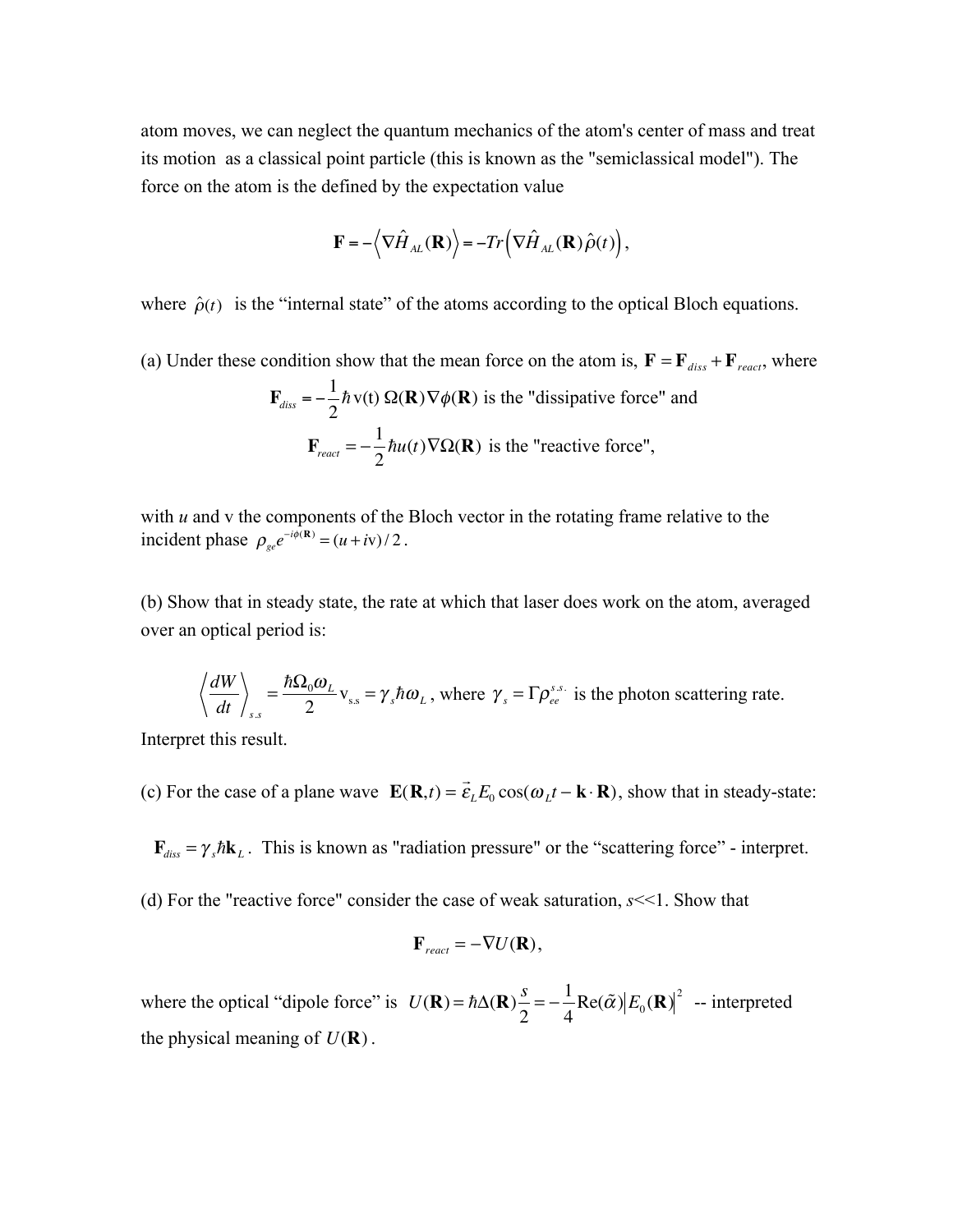## Problem 1:  $\Lambda$ -Transitions and the master equation (25 Points)

 Consider a three -evel atom in the so-called "lambda" configuration (because it looks like the Greek letter  $\Lambda$ ):



Levels  $|1\rangle$  and  $|2\rangle$  are connected to level  $|3\rangle$  on two dipole-allowed transitions driven by lasers at frequencies  $\omega_{L1}$  and  $\omega_{L2}$  respectively. Laser-1 is detuned from resonance by  $\Delta$ . Difference between the detunings of lasers 1 and 2 is  $\delta = (\omega_{L1} - \omega_{L2}) - (E_2 - E_1)/\hbar$ .

(a) The Hamiltonian for this system (in the RWA) is  $H = H_A + H_{AL}$  where

$$
H_A = E_1|1\rangle\langle 1| + E_2|2\rangle\langle 2| + E_3|3\rangle\langle 3|,
$$

$$
H_{AL} = \frac{\hbar\Omega_1}{2} \Big( e^{-i\omega_{L1}t} \big| 3 \big\rangle \big\langle 1 \big| + e^{i\omega_{L1}t} \big| 1 \big\rangle \big\langle 3 \big| \Big) + \frac{\hbar\Omega_2}{2} \Big( e^{-i\omega_{L2}t} \big| 3 \big\rangle \big\langle 2 \big| + e^{i\omega_{L2}t} \big| 2 \big\rangle \big\langle 3 \big| \Big).
$$

where  $\Omega_{1,2}$  are the two Rabi frequencies. Because there are two laser frequencies, the usual unitary transformation to the frame rotating at  $\omega_L$  does not apply. However, one can perform a unitary transformation that makes *H* time independent. Define a "rotating frame":  $|\psi\rangle_{RF} = U^{\dagger}|\psi\rangle$ ,  $H_{RF} = U^{\dagger}HU + i\hbar \frac{\partial U^{\dagger}}{\partial t}U$ , where  $U = \sum_{i=1}^{3} e^{-i\lambda_{i}t} |j\rangle\langle j|.$ ∂*t U*, where  $U = \sum e^{-i\lambda_j t} |j|$ *j*=1  $\sum^3 e^{-i\lambda_j t} \big| \, j \big\rangle \big\langle j$ 

**Show** that for appropriate choice of  $\lambda_i$  we can transform *H* to,

$$
\hat{H}_{RF} = -\hbar \delta |2\rangle\langle 2| - \hbar \Delta |3\rangle\langle 3| + \frac{\hbar \Omega_1}{2} (|3\rangle\langle 1| + |1\rangle\langle 3|) + \frac{\hbar \Omega_2}{2} (|3\rangle\langle 2| + |2\rangle\langle 3|).
$$

(b) Suppose that level-3 decays to level-1 at a rate  $\Gamma_{31}$  and level-2 with rate  $\Gamma_{32}$ , and the total decay rate from level-3 is  $\Gamma = \Gamma_{31} + \Gamma_{32}$ . The effective non-Hermitian Hamiltonian is  $\hat{H}_{\text{eff}} = \hat{H} - i\hbar \frac{\Gamma}{2} |3\rangle\langle 3|$ . The (trace preserving) dynamics of the density operator for the system is described by the master equation,  $3\rangle$ (3